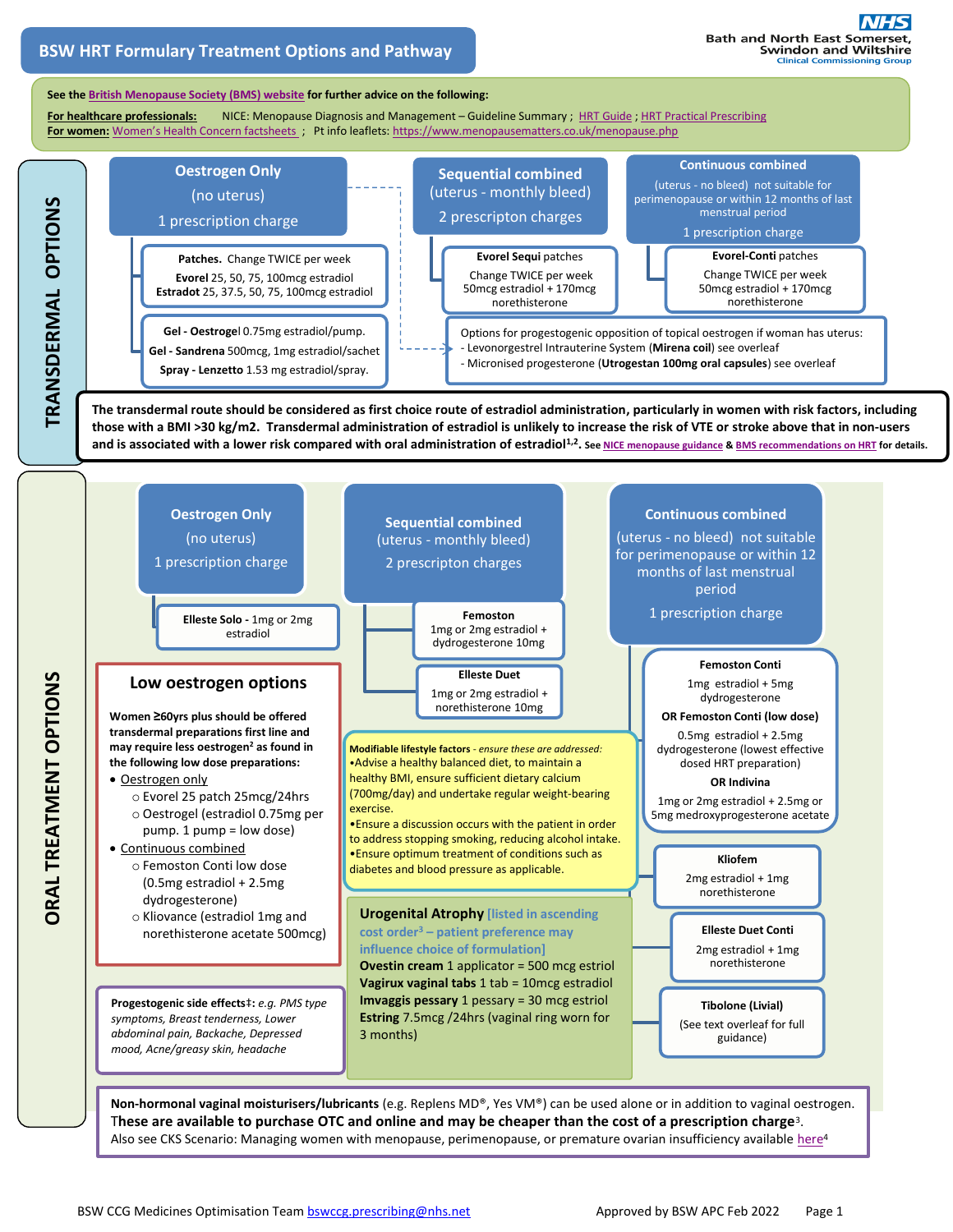- **Levonorgestrel Intrauterine System (LNG-IUS) (Mirena®),** inserted after appropriate gynaecological/menstrual history and after appropriate assessment/investigation, can be a useful option if progestogenic side effects are an issue with systemic treatment<sup>4</sup>. Mirena is licensed as a contraceptive, to treat menorrhagia and to give endometrial protection as part of HRT. In a HRT regime, Mirena® has a 4 year license but [FSRH guidance \(2019\)](https://www.fsrh.org/standards-and-guidance/documents/ceuguidanceintrauterinecontraception/)<sup>5</sup> p11 currently supports the use of the Mirena® for endometrial protection in conjunction with estrogen therapy (tablet/patch/gel etc**) for up to 5 years –** note this is outside the product licence<sup>5,6</sup>. Other LNG-IUS products (Jaydess® and Levosert®) are not licensed for use as part of a HRT regime. Irregular bleeding is common in first few months of use. Once in situ, periods may reduce by >95% at 6 months and  $\sim$ 20% of users may be amenorrheic<sup>6</sup>.
- **Oral Micronised Progesterone (Utrogestan 100mg oral capsule)** is an option if LNG-IUS is unsuitable or has been declined. Licensed dose is 200 mg taken **orally** once daily on days 15–26 of each 28-day cycle (sequential combined) OR 100 mg OD on days 1–25 of each 28-day cycle (continuous combined)<sup>3</sup> . Note that Utrogestan 200mg **vaginal** capsules are available in the UK but vaginal progesterone is only included on the BSW formulary for the licensed indication (fertility) with RED TLS. Vaginal capsules should not be prescribed in primary care or for HRT.
- The BMS has detailed guidance on progestogens and endometrial protection<sup>7</sup> which includes information on the available evidence for off-label routes of administration of oral micronised progesterone here **BMS Tools for Clinicians - British** [Menopause Society \(thebms.org.uk\)](https://thebms.org.uk/publications/tools-for-clinicians/)

### **Tibolone – a gonadomimetic2,8**

- **Tibolone 2.5mg oral tablets taken once daily**. Tibolone is a synthetic steroid with oestrogenic, progestogenic and androgenic activity so is a type of continuous combined HRT (no bleed) preparation.
- Unsuitable for use in the premenopause (unless being treated with gonadotrophin-releasing hormone analogue). Also unsuitable for use within 12 months of last menstrual period (may cause irregular bleeding).
- If transferring from cyclical HRT, start at end of regimen; if transferring from continuous-combined HRT, start at any time.
- Because of its androgenic activity, it has been shown to have a positive effect on libido. Tibolone has been shown to be as/or more effective than oestradiol in controlling menopausal symptoms.
- In younger women, the risk profile of tibolone is broadly similar to that for conventional combined HRT. For women older than ~60 years, the risks associated with tibolone start to outweigh the benefits because of the increased risk of stroke.

# **Topical testosterone for low libido in menopause in adult women on HRT**

- NG23 (Menopause: diagnosis and management 2015)<sup>1</sup> states that the off-label use of testosterone supplementation can be 'considered' for menopausal women with low sexual desire if HRT alone is not effective. There are no licensed treatments for women in the UK.
- **Topical testosterone for this off-label indication is AMBER with Shared Care in BSW.** Our local SCA details roles for primary/secondary care, information on monitoring and practical guidance on prescribing and can be read in ful[l here.](https://prescribing.bswccg.nhs.uk/?wpdmdl=8742)

# **Herbal medicines for managing menopausal symptoms**

• **Herbal medicines are not available on the NHS in BSW and should not be prescribed on a FP10**. Patients enquiring about herbal medicines can be directed t[o www.menopausematters.co.uk/remedies.php](https://www.menopausematters.co.uk/remedies.php) for information. Remind patients these are largely unregulated products lacking consistency between the constituents.

# **Cautions, Contra-indications and Risks of HRT**

- **For full list of cautions and contra-indications**: see individual product Summary of Product Characteristics [found](https://www.medicines.org.uk/emc) here
- **Risks of HRT: The MHRA have produced tables to aid communication about risks and benefits<sup>9</sup> .** [Table 1](https://assets.publishing.service.gov.uk/media/5d680409e5274a1711fbe65a/Table1.pdf) Summarises HRT risks and benefits during current use and current use plus post-treatment from age of menopause up to age 69 years, per 1000 women with 5 years or 10 years use of HRT Note that menopausal symptom relief is not included in this table but is a key benefit of HRT and will play a major part in the decision to prescribe HRT. [Table 2](https://assets.publishing.service.gov.uk/media/5d680384ed915d53b8ebdba7/table2.pdf) Detailed summary of relative and absolute risks and benefits during current use from age of menopause and up to age 69, per 1000 women with 5 years or 10 years use of HRT. See also [NICE CG23 -](https://www.nice.org.uk/guidance/ng23/resources/menopause-diagnosis-and-management-pdf-1837330217413) Menopause (2015, updated 2019)<sup>1</sup> Section 1.5 (p11)